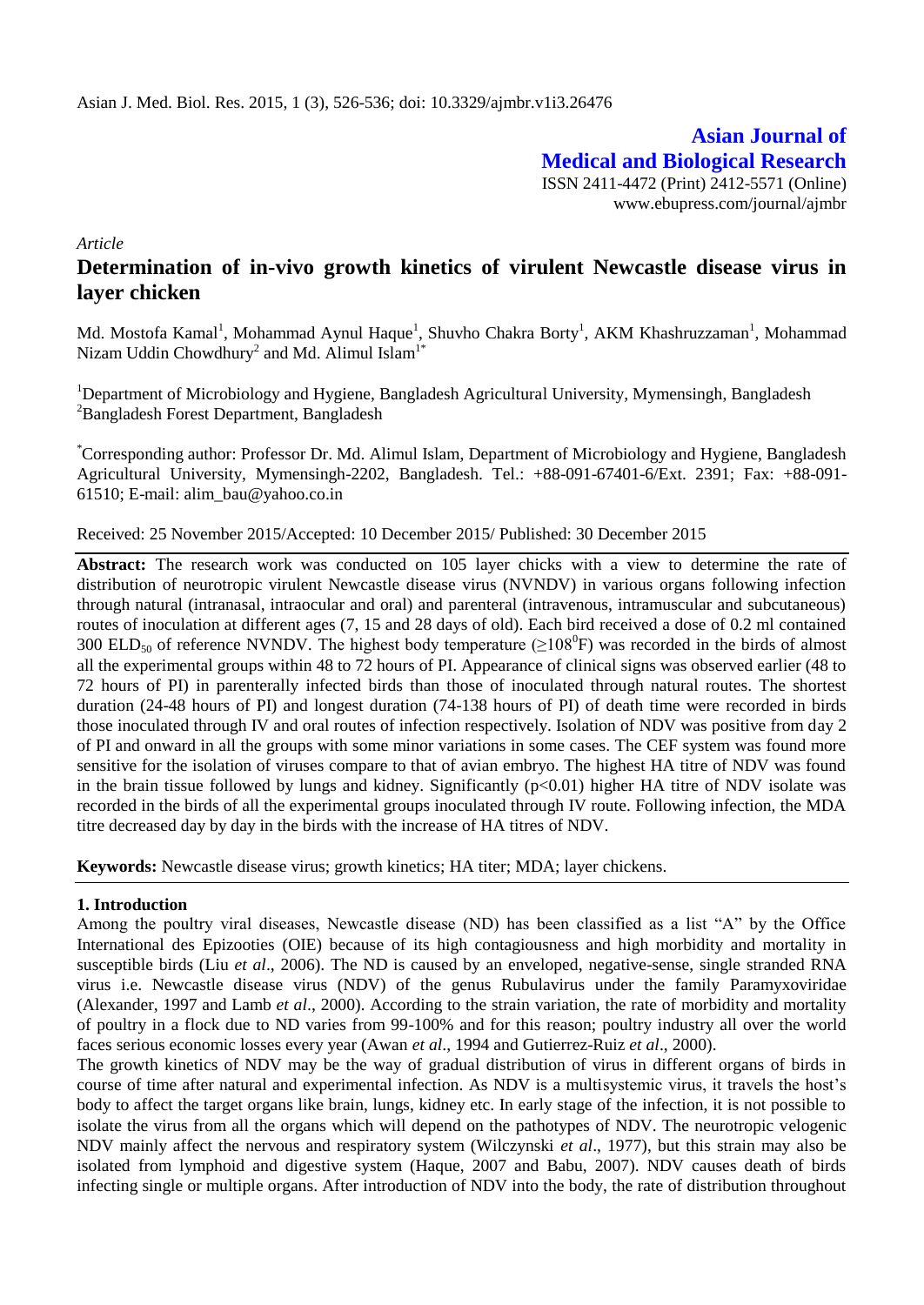the body may be slow, moderate or faster depending on the nutritional status, immune status and breeds of the birds.

In field condition, birds usually get NDV infection through natural routes like intraocular (IO), intranasal (IN) and oral route. Initially after entrance into host's body, multiplication of the virus occurs at entrance site. Then the virus enter into the blood stream and distribute themselves to the different target organs and multiply there (Li and Hanson, 1989). In case of IM or SC routes of inoculation, the viruses initially multiply at the site and then enter into the blood stream to be distributed to the target organs. If viruses are injected intravenously, it is assumed that they will be distributed easily to the target organs very rapidly compared to that of IM or SC routes of inoculation. So far cited literatures, a good number of research works were conducted by various researchers at different institutions of Bangladesh such as Bangladesh Agricultural University (BAU), Bangladesh Livestock Research Institute (BLRI) and other institutes on NDV specially on isolation, characterization and pathogenicity test (Chowdhury, 2008; Haque, 2007; Babu, 2007), use of molecular methods for the detection of virus (Haque, 2007; Bari, 2007; Hossain, 2008 Chowdhury, 2008) and efficacy of various vaccines against ND (Saha, 1997; Biswas, 2002; Khanom, 2007; Banu, 2008 Islam, 2008). Interestingly, the rate of distribution of NDV in different organs of birds (in-vivo) after experimental infection has not yet been studied in Bangladesh. Considering the above facts this papers describe the *in-vivo* growth kinetics i.e. distribution of neurotropic velogenic NDV in different organs of layer chickens following experimental infection through different routes.

# **2. Materials and Methods**

# **2.1. Experimental layer birds**

A total of 105 day-old ISA Brown layer chicks were obtained with the courtesy of CP, Gazipur and very carefully transported to the experimental shed of the Department of Microbiology and Hygiene, BAU, Mymensingh for rearing through out the experiment.

# **2.2. Reference viruses**

Neurotropic velogenic Newcastle disease virus (NVNDV) was obtained from the repository of the department of Microbiology and Hygiene, BAU, Mymensingh and it was used for experimental infection, as positive control during identification of the isolate of NDV from different tissue samples and in haemagglutination (HA) and haemagglutination inhibition (HI) tests.

# **2.3. Fertile hen eggs**

Fertile hen eggs with a good hatching rate (95-98%) from sero-negative Lohmann breed of chickens were collected from Higro Hatchery of FnF Pharmaceuticals Ltd., Jenaidah. The eggs were incubated at 37°C in an egg incubator of the department of Microbiology and Hygeine, BAU, Mymensingh maintaining relative humidity of 85% for 10 days. The well-developed healthy embryos were used for the propagation of reference NVNDV as well as various tissue samples of birds of different experimental groups for the isolation of NDV, to determine  $ELD_{50}$  of reference NVNDV and also preparation of chicken embryo fibroblast (CEF) cell culture.

# **2.4. Experimental infection in layer chickens with reference NVNDV**

All the layer chicks (105) were divided into four groups named as A, B, C and D. Each group except group D consists of 30 chicks. Further, chicks of group A, B and C were equally subdivided into six sub groups based on the natural (intraocular, intranasal and oral) and the parenteral (intramuscular, intravenous and subcutaneous) routes of infection. All the chicks of group A were experimentally infected at day 7 of age, chicks of group B at day 15 of age and group C at day 28 of age. Each birds of all sub groups was received 0.2 ml of NVNDV (300)  $ELD<sub>50</sub>/bird$ ). The group D containing 15 served as non-infected control.

Rectal temperature and clinical signs manifested by the birds of infected groups were recorded daily until death after experimental infection with NVNDV. One bird from each sub-group was subjected to post-mortem examination daily until day five of PI and various tissue samples (brain, lungs, kidney, spleen, bursa of Fabricious, colon and thymus) and feces were also collected for isolation of NDV.

# **2.5. Collection of blood samples to determine MDA before and after infection**

Blood samples were collected from birds of groups A, B, C and D (control) on day 6, 14 and 27 respectively before infection and daily after infection up to day 5 of PI. Sera were separated and subjected to HI test to determine the titer against NDV (Reed and Muench, 1938).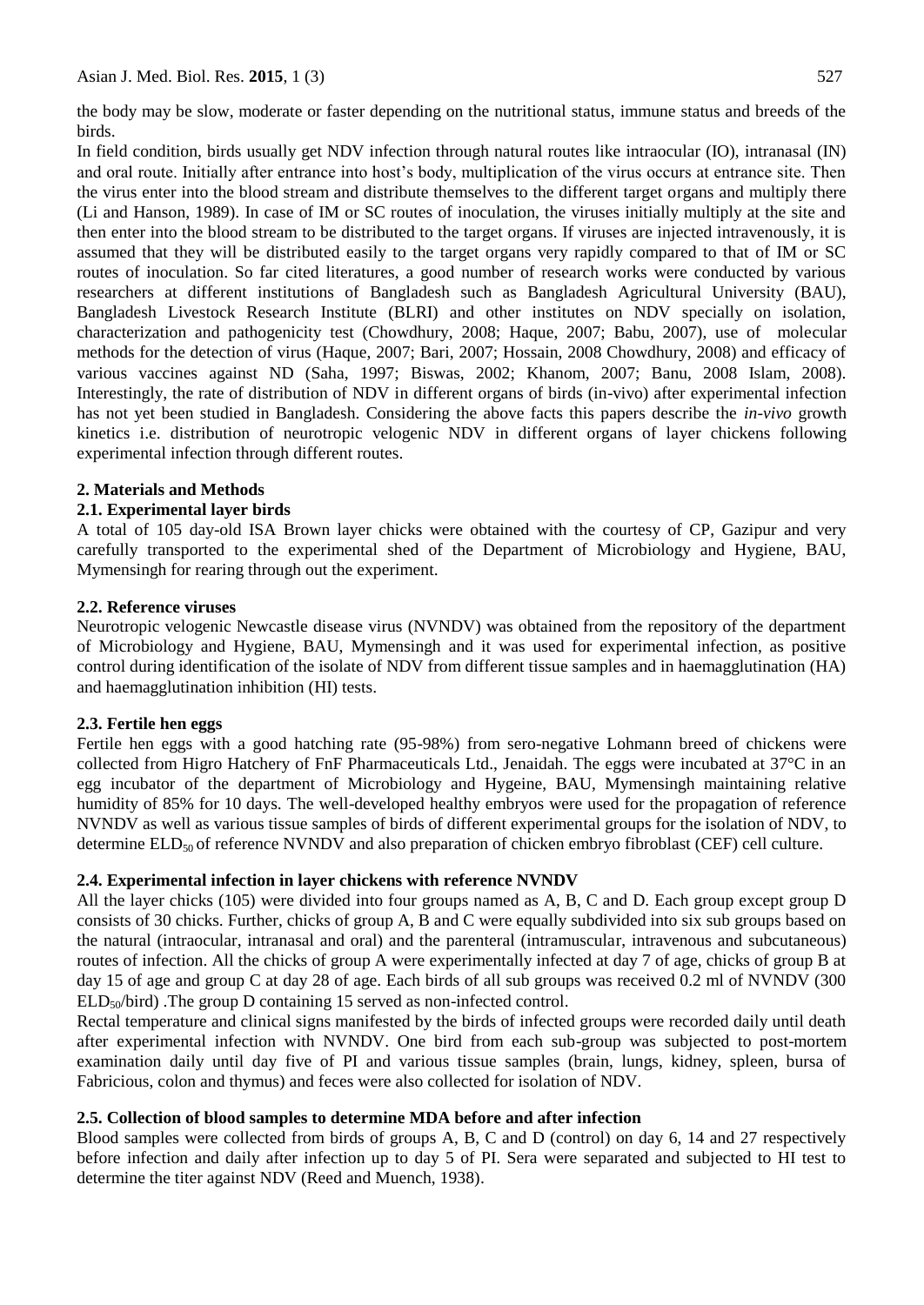#### **2.6. Inoculation of samples into avian embryos**

The inoculum was prepared from all the samples and inoculated into ten-day-old embryonated hen eggs. The embryos died within 24 hours of incubation were discarded and those died after 24 hours of inoculation were chilled at  $4^{\circ}$ C for 2 to 4 hours and then the clear allantoic fluid (AF) was carefully collected. All the collected AF was subjected to rapid slide haemagglutination and microplate HA tests following the procedure of Reed and Muench (1938).

### **2.7. Isolation of virus in CEF cell**

The 9-day-old healthy avian embryos were taken for cell culture. The bodies of embryos without head, viscera and appendages were chopped and washed 2-3 times with PBS.Two percent trypsin was added for 15 minutes to trypsinize (worm trypsinization) the tissues. Then the cells were washed five times with PBS. Then the cell were transferred into cell culture bottle containing growth promoting media and incubated at  $37^{\circ}$ C for 48 hours to observe confluent growth of cells. The confluent monolayer was allowed to infect with 0.2 ml of inoculum prepared from NDV suspected tissue suspension and kept at  $37^{\circ}$ C for 45-50 minutes for the establishment of better attachment of the viruses to the cells.

#### **2.8. Slide haemagglutination activity (HA) test**

Two drops of infected AF collected from each of the freshly dead and chilled embryonated eggs or ICF were placed into five well of a 6- well HA slide and another two drops of sterile PBS were placed on another well as control. Two drops of 2% suspension of freshly prepared cRBC was dispensed with a uni-channel micropipette upon the AF/ ICF and control PBS and mixed thoroughly with individual pipette tips and observed for clumping of the cRBC within 1 or 2 minutes.

# **2.9. Micro plate haemagglutination activity (HA) test**

25 µl of PBS was first dispensed into each well of a plastic U-bottomed microtitre plate. Then 25 µl of the virus suspension (i.e. infective AF/ ICF) was placed in the first well and mixed properly. Two fold dilutions of 25 µl volumes of the virus suspension were made across the plate. Again 25 µl of PBS was added into each well. 50  $\mu$ l of 0.5% (v/v) cRBCs was added into each well. The cell-virus mixture was mixed well by stirring the plate gently. The cRBCs were allowed to settle for about 45 minutes at room temperature when control cRBCs were settled to make a distinct button. HA was determined by tilting the plate and observing the presence or absence of tear-shaped streaming of the cRBCs. The highest dilution of the virus at which the cRBC were found to form a clump and not regimented at the center of the well as button was considered as the end point of the HA activity of the virus sample. Finally, the titration of virus of each sample was determined and calculated by the Reed and Muench (1938) mathematical method.

# **2.10. Micro plate haemagglutination inhibition (HI) test**

At first 25 µl of PBS was dispensed into each well of a U-bottomed 96-well plastic microtitre plate. Then 25 µl of serum sample was added into each of the first well of the 8 series of the wells and twofold dilutions of 25 µl volumes of the sera were prepared across the plate. 25 µl of 4 HAU virus suspensions of virus was added to each well and the plate was left for at least one hour at room temperature. Then 50  $\mu$ l of 0.5% (v/v) cRBCs was added to each well and gently mixed and kept at room temperature for 45 minutes when the control cRBCs settled to a distinct button. The finding of hemagglutination inhibition was recorded by tilting the plates. Only those wells in which the cRBCs streamed at the same rate like tears as the control wells containing 50 µl of cRBCs and 50 µl PBS were considered to show inhibition.

#### **2.11. Statistical analysis**

Analysis of variance (One way and two ways) was performed to find out the significant differences among the data obtained from birds of different experimental infection in different groups of birds where applicable. LSD test was done to locate significant differences among the sub-groups of each group. All the analyses were performed using Statistical Package for Social Sciences (SPSS) Version 13.0 for Windows (Coaks *et al.,* 2006).

#### **3. Results and Discussion**

In the present study, following infection through natural routes (IO, IN and oral) with NVNDV , most of the bird of different experimental groups showed high rise of body temperature ( $\geq$ 108<sup>0</sup>F) up to 72 hours of postinfection (PI) while the birds those were inoculated parenterally showed high body temperature up to 48 hours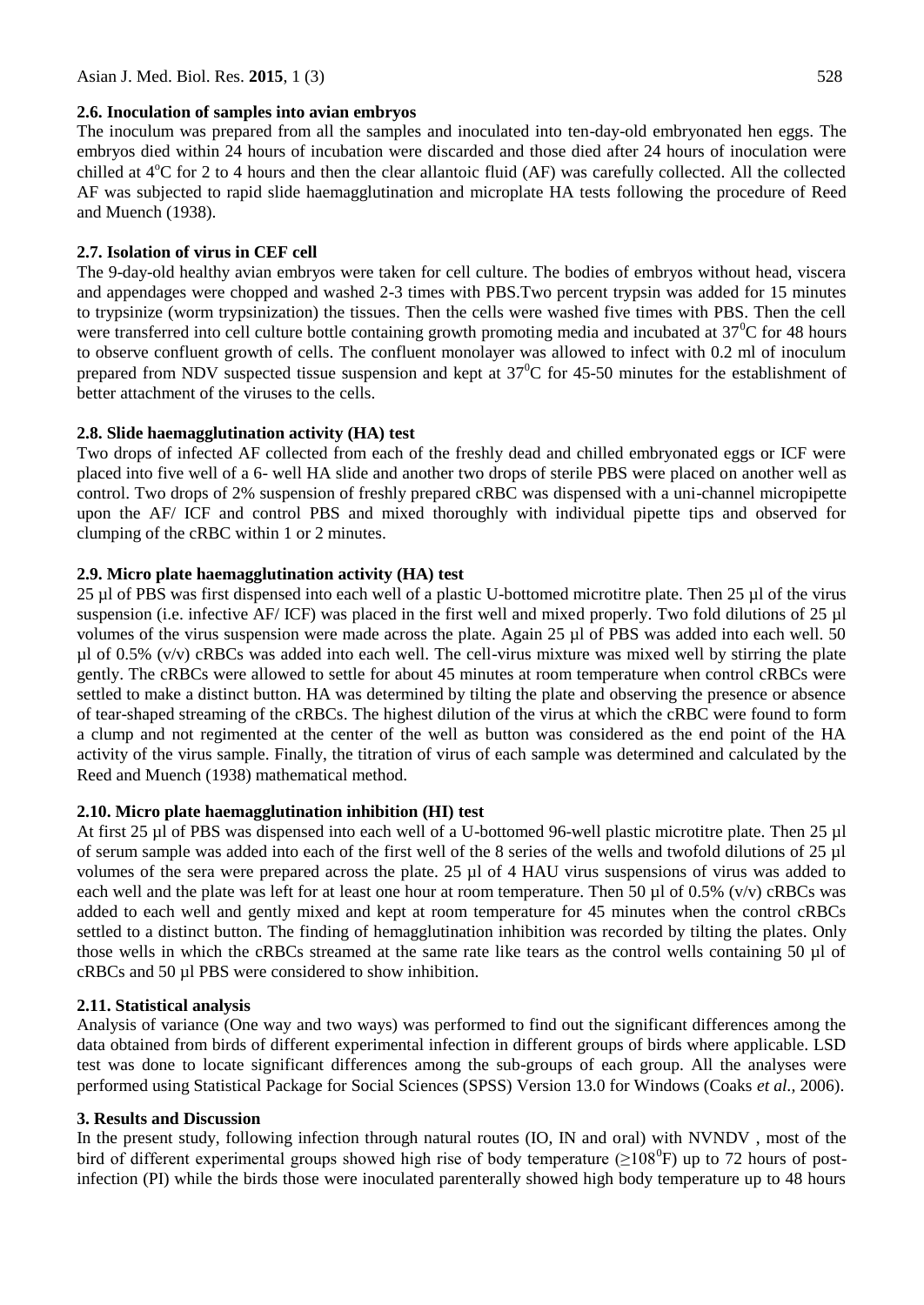of PI. The usual phenomenon is that following infection, there is viral replication in the body of the chickens and subsequently results in viraemia and increased levels of viral pyrogens and elevated rectal temperature thereafter (Kouwenhoven, 1993; Robertshaw, 2005). Oladele *et al.* (2005) recorded high body temperature of bird of different experimental groups up to day 5 of PI. Declination in body temperature was noticed after 72-96 hours of PI in case of natural routes and 48 hours of PI in case of parenteral routes and subsequently a subnormal temperature  $(99^0F)$  recorded prior to death in this study. Finding of the present study supports the results of Haque (2007) who stated that body temperature became subnormal before death due to diarrhoea and dehydration. Clinical signs recorded in this study were high rise of body temperature, loss of appetite, aggregation of birds, drowsiness, diarrhoea, respiratory distress, paralysis of legs and wings and head shaking which correspond with the findings of Alexander (1997) and Wakamatsu *et al*., 2006. Appearance of all most all the clinical sings manifested by the birds of groups A (inoculated at 7 days of age) and B (inoculated at 15 days of age) were observed within 72-96 hours of PI in case of natural routes and within 48-72 hours of PI in case of parenteral routes of infection. However, the birds of group C inoculated at 28 days of age showed clinical signs earlier i.e. within 48 hours of PI following infection through natural routes and within 24 hours of PI following infection through parenteral routes. Early onset of clinical signs by the birds of group C may be due to absence of maternally derived antibody (MDA) at the time of infection. The nervous signs such as paralysis of legs and wings were observed at day 5 in case of natural routes and day 3 in case of parenteral routes of PI in the birds of all the three groups (A, B and C) which supports the earlier observation of Hamid *et*   $al,$  1991. The mean death time differed significantly  $(p<0.01)$  between the different natural and parenteral routes of infection (Table 1). However, no significant variation was observed between oral and intraocular routes of infection. Among the three natural and three parenteral routes of infection, the shortest mean death time was recorded in IV inoculated birds of each group (group A:  $48.8\pm15.3$  hr., group B:  $41\pm8.8$  hr and group C: 34.4±7.5 hr (Table 1). The shortest duration of mean death time in case of IV route of inoculation may be due to the direct inoculation of virus into the blood stream, which resulted in rapid distribution of virus in different organs and enhanced cell-virus interaction at tissue level thereafter. On the other hand, results of longest duration of mean death time in case of oral route of inoculation are in close agreement with the findings of Okaoye *et al*.*,* 2001 and Haque (2007) who noticed death of birds within 4-6 days following infection with NDV through natural routes of infection. Regardless of routes of infection, the significant  $(p<0.01)$  variation was found in mean death time between the three groups of birds those were inoculated at different ages. The shortest duration of death time (24-90 hours of PI) was recorded in birds those were inoculated at 28 days of age (group C) and the longest duration of death time (32-138 hours of PI) was recorded in birds inoculated at 7 days of age (group A) (Table 1). This variation in death time may be due to the effect of MDA remained in the blood of the birds at the time of infection (Alexander, 1997).

Following infection through natural routes (IN, IO and oral), all the tissue samples (brain, lungs, colon, kidney, bursa, spleen and thymus) and feces collected at day 4 of PI and onward from birds of groups A (inoculated at 7 days of age) and B (inoculated at 15 days of age) and day 3 to onward of PI from birds of group C (inoculated at 28 days of age) were positive for virus isolation (Table 2). Isolation of NDV was positive in feces and all other tissue samples (brain, lung, colon, kidney, bursa, spleen and thymus) collected from birds of groups A and B at day 3 of PI and onward after infection through all the three parenteral routes of infection. All the tissue samples of day 2 PI of IV inoculated birds and some tissue samples (brain, lungs, colon, bursa and kidney) of day 2 PI of IM and SC inoculated (Table 3) birds of groups A and B were positive for isolation of NDV. In case of group C, all the tissue samples collected at day 2 of PI and onward were positive for NDV isolation.

Hamid *et al*. 1991 isolated NDV from lungs, brain, spleen and bursa within 2-5 days of PI through IM routes of infection which strongly supports the findings of the present study of virus isolation after infection through IM route. In terms of age of birds at infection through either route, NDV isolation was possible earlier after infection from all the organs in birds those were inoculated at 28 days of age compared to those of birds inoculated at 7 and 15 days of age. It may be due to the proper growth of virus in absence of MDA in those birds. Isolation of NDV was not possible from various tissue samples collected at day 1 of PI even from parenterally inoculated birds except brain, lungs and kidney of birds inoculated intravenously at 28 days of age. This finding of virus isolation following infection through parenteral routes differ with the findings of Chauhan and Roy (1996) who stated that the NDV reaches all the tissues of the body in 48 to 72 hours of PI.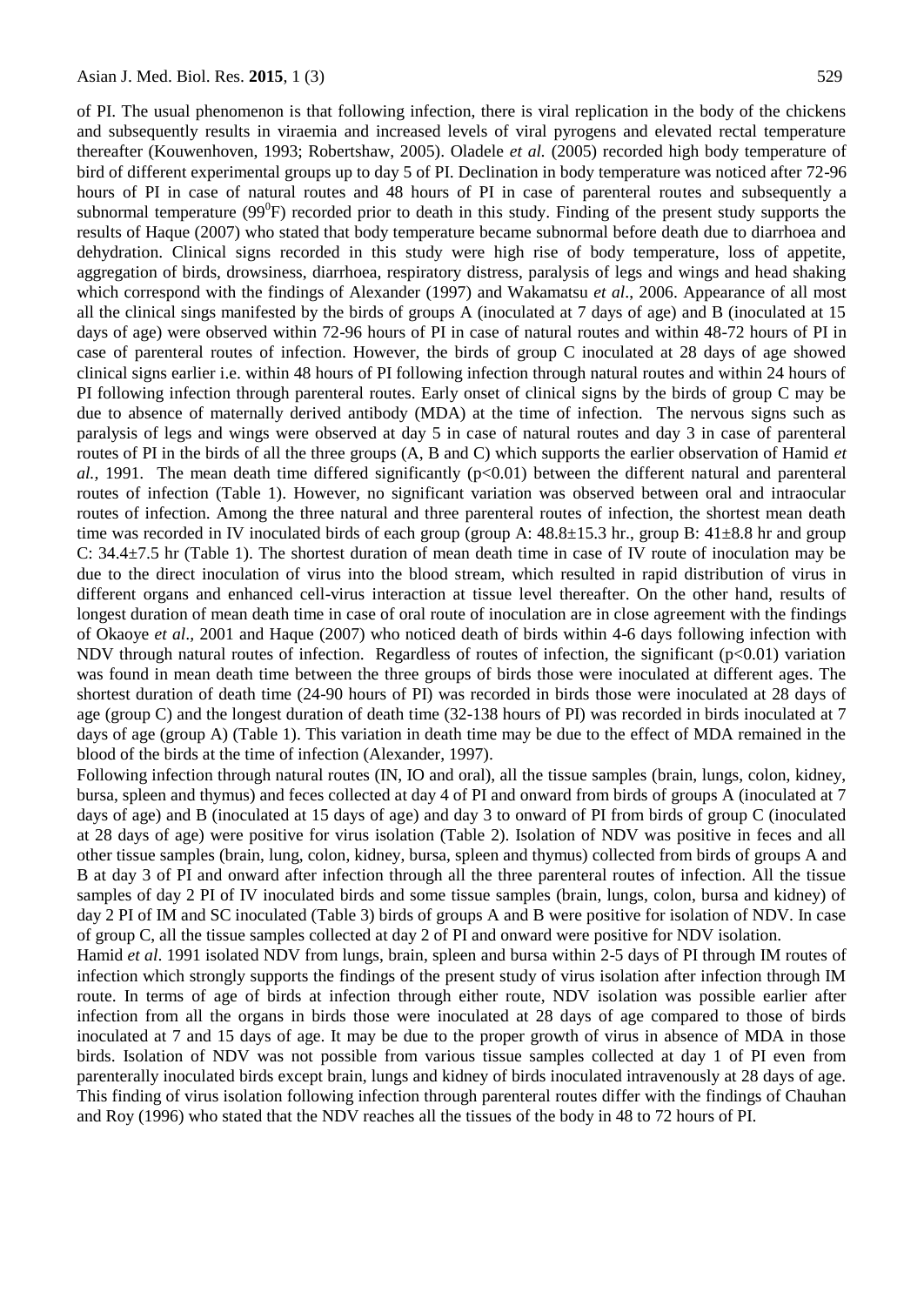|               |      | Mean of death time (in hour) |                  |           |                 |           |                 |                     |  |  |  |  |  |
|---------------|------|------------------------------|------------------|-----------|-----------------|-----------|-----------------|---------------------|--|--|--|--|--|
| <b>Routes</b> |      |                              | <b>Group A</b>   |           | <b>Group B</b>  |           | Group C         |                     |  |  |  |  |  |
|               |      | Range                        | $Mean \pm SD$    | Range     | $Mean \pm SD$   | Range     | <b>Mean</b> ±SD | <b>Significance</b> |  |  |  |  |  |
| Natural       | IN   | 94-113                       | $93.2 \pm 16.2$  | 76-106    | $91.6 \pm 12.4$ | 58-80     | $72.6 \pm 8.6$  | A                   |  |  |  |  |  |
|               | Ю    | 102-130                      | $118.6 \pm 10.7$ | 84-104    | $97.8 \pm 12.1$ | 60-85     | $76.2 + 9.7$    | A                   |  |  |  |  |  |
|               | Oral | 112-138                      | $126 \pm 10.3$   | 92-120    | $104 \pm 11.2$  | 74-90     | $82.2 \pm 6.6$  | B                   |  |  |  |  |  |
|               | IV   | $32 - 68$                    | $48.8 \pm 15.3$  | $30 - 53$ | $41 \pm 8.8$    | 24-42     | $34.4 \pm 7.5$  | C                   |  |  |  |  |  |
| Parenteral    | IM   | 69-90                        | $78.6 + 9.3$     | 58-78     | $69.8 \pm 8.2$  | $36 - 54$ | $46.8 \pm 6.9$  | D                   |  |  |  |  |  |
|               | SC   | 85-112                       | $95.8 \pm 10.8$  | 72-96     | $87.6 \pm 10.0$ | 50-56     | $52.6 \pm 2.4$  | Ε                   |  |  |  |  |  |
| Significance  |      |                              | А                |           | B               |           | C               |                     |  |  |  |  |  |

**Table 1. Mean death time of three groups of layer birds following experimental infection with NVNDV through natural and parenteral routes of inoculation.**

 $IO = Intraocular, IN = Intranasal, IV = Intravenous, IM = Intramuscular, SC = Subcutaneous SD = Standard deviation, A =$ Birds inoculated at 7 days of age,  $B =$  Birds inoculated at 15 days of age,  $C =$  Birds inoculated at 28 days of age. Values bearing different letter within the same row and same column differ significantly ( $p < 0.01$ ).

**Table 2. Day-wise isolation of virus from different organs of layer birds following experimental infection with NVNDV through natural routes using avian embryo.**

| <b>Groups</b> | Organs       | <b>Routes</b>            |                   |                   |        |          |                          |                    |        |         |          |       |        |       |         |                 |
|---------------|--------------|--------------------------|-------------------|-------------------|--------|----------|--------------------------|--------------------|--------|---------|----------|-------|--------|-------|---------|-----------------|
|               |              |                          | <b>Intranasal</b> |                   |        |          |                          | <b>Intraocular</b> |        |         |          |       |        | Oral  |         |                 |
|               |              | $D-1$                    | $D-2$             | $D-3$             | $D-4$  | $D-5$    | $D-1$                    | $D-2$              | $D-3$  | $D-4$   | $D-5$    | $D-1$ | $D-2$  | $D-3$ | $D-4$   | $D-5$           |
|               | <b>Brain</b> |                          |                   | ÷,                | $++$   | $+++$    |                          |                    |        | $++$    | $^{++}$  |       |        |       | $++$    | $++$            |
|               | Lungs        |                          |                   | $+$               | $++$   | $++$     |                          |                    | $^{+}$ | $++$    | $++$     |       |        | $+$   | $++$    | $++$            |
|               | Kidney       |                          |                   | $+$               | $++$   | $++$     |                          |                    | $^{+}$ | $^{+}$  | $^{++}$  |       |        |       | $^{+}$  | $^{++}$         |
| A             | Colon        |                          |                   | $+$               | $+$    | $++$     |                          |                    | $+$    | $+$     | $^{++}$  |       |        | $+$   | $+$     | $^{++}$         |
|               | <b>Bursa</b> |                          |                   | ۰                 | $+$    | $++$     |                          |                    |        | $+$     | $+$      |       |        |       | $^{+}$  | $^{++}$         |
|               | Thymus       |                          |                   | -                 | $+$    | $^{+}$   |                          |                    |        | $+$     | $^{+}$   |       |        |       | $+$     | $\! + \!\!\!\!$ |
|               | Spleen       |                          |                   | $\qquad \qquad -$ | $+$    | $+$      |                          |                    |        | $+$     | $^{+}$   |       |        |       | $+$     | $^{+}$          |
|               | Faeces       |                          |                   | ÷,                | $^{+}$ | $^{+}$   |                          |                    |        | $+$     | $^{+}$   |       |        |       | $^{+}$  | $+$             |
|               | <b>Brain</b> |                          |                   | $^{+}$            | $++$   | $+++$    |                          |                    |        | $++$    | $+++$    |       |        | $+$   | $^{++}$ | $^{++}$         |
|               | Lungs        |                          |                   | $++$              | $++$   | $+++$    |                          | ۰                  | $++$   | $++$    | $++$     |       | ۰      |       | $++$    | $++$            |
|               | Kidney       |                          |                   | $+$               | $++$   | $^{++}$  |                          |                    | $++$   | $^{++}$ | $^{++}$  |       |        | $+$   | $++$    | $^{++}$         |
|               | Colon        |                          |                   | $+$               | $++$   | $++$     |                          |                    | $+$    | $^{++}$ | $++$     |       |        | $+$   | $++$    | $^{++}$         |
| B             | <b>Bursa</b> |                          |                   | $+$               | $++$   | $^{++}$  |                          |                    | $+$    | $+$     | $^{++}$  |       |        | $+$   | $^{+}$  | $^{++}$         |
|               | Thymus       |                          |                   | $\qquad \qquad -$ | $+$    | $++$     |                          |                    |        | $+$     | $++$     |       |        | $+$   | $+$     | $^{++}$         |
|               | Spleen       |                          |                   | $\qquad \qquad -$ | $+$    | $++$     |                          |                    |        | $+$     | $++$     |       | ۰      | $+$   | $+$     | $^{++}$         |
|               | Faeces       |                          |                   | -                 | $^{+}$ | $++$     |                          |                    |        | $+$     | $^{+}$   |       |        | $+$   | $+$     | $^{++}$         |
|               | <b>Brain</b> |                          |                   | $^{++}$           | $+++$  | $\times$ |                          |                    | $++$   | $+++$   | $\times$ |       |        | $++$  | $+++$   | $\times$        |
|               | Lungs        | $\overline{\phantom{a}}$ | $++$              | $++$              | $+++$  | $\times$ | $\overline{\phantom{0}}$ | $++$               | $++$   | $++$    | $\times$ | ۰     | $^{+}$ | $++$  | $++$    | $\times$        |
|               | Kidney       | $\overline{\phantom{a}}$ | $++$              | $++$              | $++$   | $\times$ | $\overline{a}$           | $++$               | $++$   | $^{++}$ | $\times$ | ۰     | $^{+}$ | $++$  | $++$    | $\times$        |
|               | Colon        |                          |                   | $++$              | $++$   | $\times$ | $\overline{\phantom{0}}$ | $^{+}$             | $++$   | $^{++}$ | $\times$ |       | $^{+}$ | $++$  | $++$    | $\times$        |
| $\mathcal{C}$ | <b>Bursa</b> |                          | $++$              | $++$              | $++$   | $\times$ |                          | $\overline{a}$     | $++$   | $++$    | $\times$ |       | $^{+}$ |       | $++$    | $\times$        |
|               | Thymus       |                          |                   | $++$              | $++$   | $\times$ |                          | ۰                  | $++$   | $++$    | $\times$ |       | $^{+}$ | $+$   | $++$    | $\times$        |
|               | Spleen       |                          |                   | $+$               | $++$   | $\times$ |                          |                    | $+$    | $++$    | $\times$ |       | -      | $+$   | $++$    | $\times$        |
|               | Faeces       |                          |                   | $+$               | $++$   | $\times$ |                          |                    | $+$    | $+$     | $\times$ |       | -      | $+$   | $++$    | $\times$        |

 $-$  = no virus isolation,  $+$  = HA titer (64-128),  $++$  = HA titer (256-512),  $++$  = HA titer (1024-2048),  $\times$  = Death of birds, A

 $=$  Birds inoculated at 7 days of age, B $=$  Birds inoculated at 15 days of age, C $=$  Birds inoculated at 28 days of age, D $=$ Days

All the five samples those were positive for isolation of virus in avian embryo was also positive for isolation of viruses in CEF cell culture. Again, among the 5 samples those were negative for virus isolation in avian embryo, three of them were positive for isolation of viruses in CEF cell culture. The rate of virus isolation in CEF culture indicated that CEF cell culture is superior for isolation of NDV to that in avian embryos. This finding is in agreement with the observation of Alexander (1997) and Roy and Vanugopalan (1999). However, the rate of virus isolation could be increased if these samples were inoculated in SPF eggs in this study (Haque, 2007). The cytopathic effects (Figures 1-4) such as rounding and clumping of the cells, formation of syncytium, presence of ghost cells and desquamation of cells observed in this study were similar to the findings of Miah *et al.* (2006).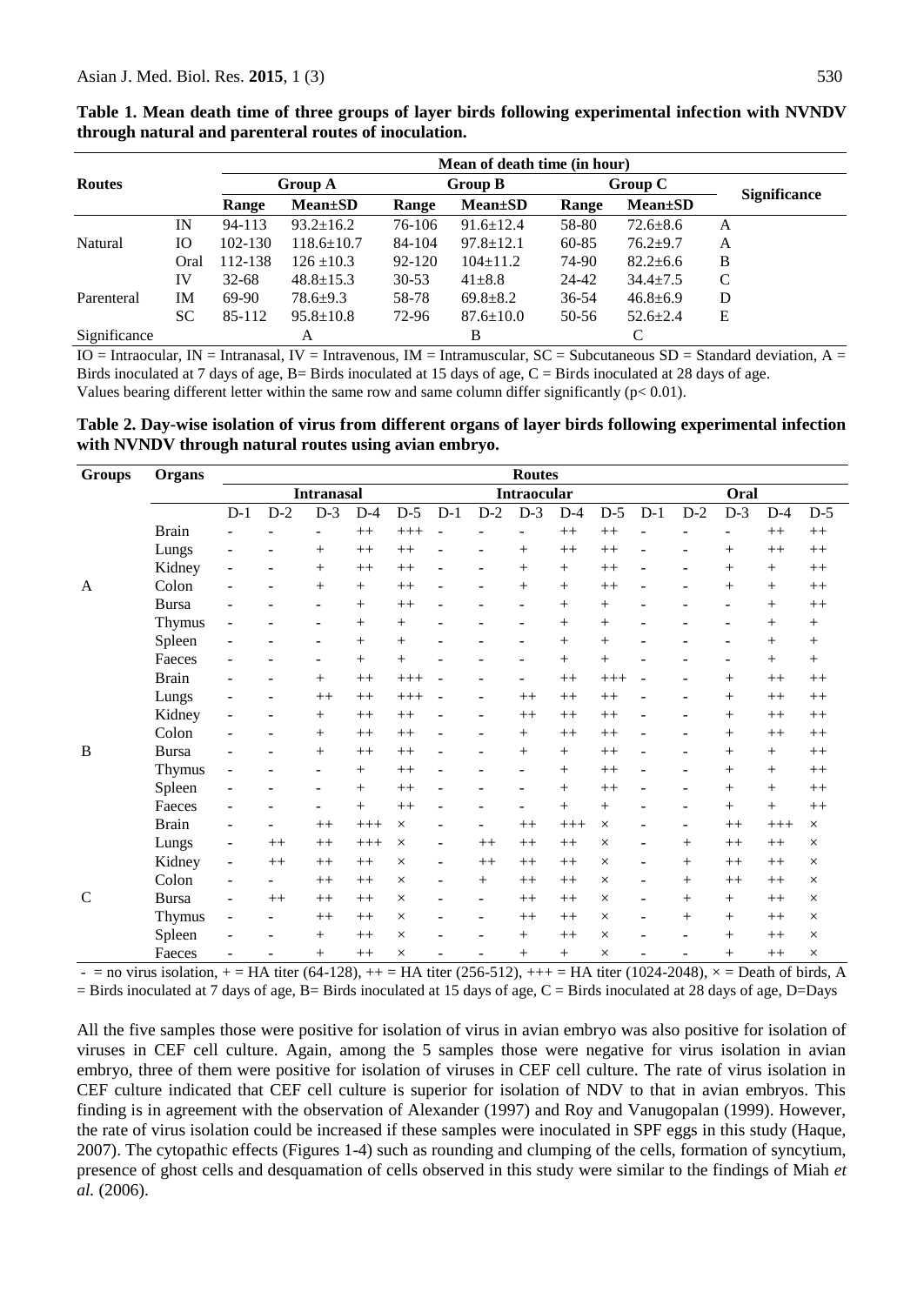| <b>Groups</b> | Organs        |                          |                    |          |          |          |                          |                          | <b>Routes</b> |          |          |                     |        |                          |          |          |
|---------------|---------------|--------------------------|--------------------|----------|----------|----------|--------------------------|--------------------------|---------------|----------|----------|---------------------|--------|--------------------------|----------|----------|
|               |               |                          | <b>Intravenous</b> |          |          |          |                          | Intramuscular            |               |          |          | <b>Subcutaneous</b> |        |                          |          |          |
|               |               | $D-1$                    | $D-2$              | $D-3$    | $D-4$    | $D-5$    | $D-1$                    | $D-2$                    | $D-3$         | $D-4$    | $D-5$    | $D-1$               | $D-2$  | $D-3$                    | $D-4$    | $D-5$    |
|               | <b>Brain</b>  |                          | $^{++}$            | $++$     | $\times$ | $\times$ |                          |                          | $^{++}$       | $+++$    | $\times$ |                     |        | $^{+}$                   | $++$     | $++$     |
|               | Lungs         |                          | $++$               | $++$     | $\times$ | $\times$ |                          |                          | $^{++}$       | $++$     | $\times$ |                     |        | $++$                     | $++$     | $++$     |
|               | Kidney        | $\overline{\phantom{a}}$ | $++$               | $++$     | $\times$ | $\times$ | $\overline{\phantom{a}}$ | $^{+}$                   | $++$          | $++$     | $\times$ |                     | ۰      | $^{+}$                   | $++$     | $^{++}$  |
| A             | Colon         | $\overline{a}$           | $^{+}$             | $++$     | $\times$ | $\times$ | $\overline{\phantom{a}}$ | $^{+}$                   | $^{+}$        | $++$     | $\times$ |                     |        | $^{+}$                   | $^{+}$   | $++$     |
|               | <b>Bursa</b>  | $\overline{a}$           | $++$               | $++$     | $\times$ | $\times$ |                          | $\overline{\phantom{a}}$ | $^{++}$       | $++$     | $\times$ |                     |        | $^{+}$                   | $^{+}$   | $++$     |
|               | <b>Thymus</b> | $\overline{\phantom{a}}$ | $++$               | $++$     | $\times$ | $\times$ |                          |                          | $^{+}$        | $++$     | $\times$ |                     |        | $^{+}$                   | $^{+}$   | $+$      |
|               | Spleen        | $\overline{\phantom{a}}$ | $^{+}$             | $^{+}$   | $\times$ | $\times$ |                          |                          | $^{+}$        | $^{+}$   | $\times$ |                     |        | ۰                        | $^{+}$   | $^{+}$   |
|               | Feces         | $\overline{\phantom{a}}$ | $+$                | $+$      | $\times$ | $\times$ |                          | $\qquad \qquad -$        | $+$           | $+$      | $\times$ |                     |        | $\overline{\phantom{0}}$ | $+$      | $+$      |
|               | <b>Brain</b>  | $\overline{\phantom{0}}$ | $^{++}$            | $+++$    | $\times$ | $\times$ |                          | $^{+}$                   | $++$          | $+++$    | $\times$ |                     | $++$   | $++$                     | $+++$    | $\times$ |
|               | Lungs         | ۰                        | $++$               | $+++$    | $\times$ | $\times$ | $\overline{\phantom{a}}$ | $++$                     | $++$          | $+++$    | $\times$ |                     | $++$   | $++$                     | $+++$    | $\times$ |
|               | Kidney        | $\overline{\phantom{a}}$ | $++$               | $++$     | $\times$ | $\times$ | $\overline{\phantom{a}}$ | $++$                     | $++$          | $++$     | $\times$ | -                   | $+$    | $++$                     | $++$     | $\times$ |
|               | Colon         | $\overline{a}$           | $++$               | $++$     | $\times$ | $\times$ | -                        | $++$                     | $++$          | $++$     | $\times$ |                     | $^{+}$ | $++$                     | $++$     | $\times$ |
| B             | <b>Bursa</b>  | $\overline{\phantom{a}}$ | $++$               | $++$     | $\times$ | $\times$ |                          | $^{+}$                   | $++$          | $++$     | $\times$ |                     |        | $+$                      | $++$     | $\times$ |
|               | Thymus        | $\overline{\phantom{a}}$ | $++$               | $++$     | $\times$ | $\times$ | $\overline{\phantom{0}}$ | $\qquad \qquad -$        | $++$          | $++$     | $\times$ |                     | ۰      | $++$                     | $++$     | $\times$ |
|               | Spleen        | $\overline{a}$           | $\hspace{0.1mm} +$ | $++$     | $\times$ | $\times$ |                          |                          | $^{+}$        | $++$     | $\times$ |                     |        | $^{+}$                   | $++$     | $\times$ |
|               | Feces         |                          | $^{+}$             | $^{+}$   | $\times$ | $\times$ |                          |                          | $^{+}$        | $^{+}$   | $\times$ |                     |        | $^{+}$                   | $++$     | $\times$ |
|               | <b>Brain</b>  | $++$                     | $+++$              | $\times$ | $\times$ | $\times$ | $\overline{\phantom{a}}$ | $++$                     | $+++$         | $\times$ | $\times$ | ۰                   | $++$   | $+++$                    | $\times$ | $\times$ |
|               | Lungs         | $^{++}$                  | $++++$             | $\times$ | $\times$ | $\times$ | $\overline{\phantom{a}}$ | $++$                     | $++++$        | $\times$ | $\times$ | $\qquad \qquad -$   | $++$   | $+++$                    | $\times$ | $\times$ |
|               | Kidney        | $++$                     | $++++$             | $\times$ | $\times$ | $\times$ | $\overline{\phantom{a}}$ | $++$                     | $++$          | $\times$ | $\times$ | -                   | $++$   | $++$                     | $\times$ | $\times$ |
|               | Colon         | $\overline{\phantom{a}}$ | $++$               | $\times$ | $\times$ | $\times$ | $\overline{\phantom{a}}$ | $++$                     | $++$          | $\times$ | $\times$ | ۰                   | $++$   | $++$                     | $\times$ | $\times$ |
| $\mathcal{C}$ | <b>Bursa</b>  | $\overline{\phantom{a}}$ | $++$               | $\times$ | $\times$ | $\times$ | $\overline{\phantom{a}}$ | $++$                     | $^{++}$       | $\times$ | $\times$ | $\overline{a}$      | $++$   | $++$                     | $\times$ | $\times$ |
|               | Thymus        | $\overline{\phantom{a}}$ | $+++$              | $\times$ | $\times$ | $\times$ | ۰                        | $++$                     | $++$          | $\times$ | $\times$ | ۰                   | $+$    | $++$                     | $\times$ | $\times$ |
|               | Spleen        | $\overline{\phantom{a}}$ | $++$               | $\times$ | $\times$ | $\times$ |                          | $+$                      | $++$          | $\times$ | $\times$ |                     | $+$    | $++$                     | $\times$ | $\times$ |
|               | Feces         | ۰                        | $^{++}$            | $\times$ | $\times$ | $\times$ | $\overline{\phantom{a}}$ | $^{+}$                   | $++$          | $\times$ | $\times$ | ۰                   | $+$    | $++$                     | $\times$ | $\times$ |

**Table 3. Day-wise isolation of virus from different organs of layer birds following experimental infection with NVNDV through parenteral routes using avian embryo.**

 $-$  = no virus isolation,  $+$  = HA titer (64-128),  $++$  = HA titer (256-512),  $++$  = HA titer (1024-2048),  $\times$  = Death of birds, A  $=$  Birds inoculated at 7 days of age, B $=$  Birds inoculated at 15 days of age, C  $=$  Birds inoculated at 28 days of age, D $=$ Days

NDVs isolated from different organs (brain, lung, colon, kidney, bursa, spleen and thymus) of birds inoculated through parenteral routes showed significantly  $(p<0.01)$  higher HA titers compared to those isolated from birds infected through natural routes (Table 4). It may be assumed that, following inoculation through parenteral routes, virus can easily enter into the circulation and subsequently distribute to different organs at faster rate (Flint *et al*., 2004). That is why, higher HA titer of NDV was observed in different tissues following infection through parenteral routes compared to natural routes of infection. Of the various tissue samples, the highest titer of isolated NDV was found in allantoic fluid (AF) of brain tissue followed by lungs and kidney. As the NDV was neurotropic in nature, there might have more multiplication of virus in brain tissue (Wilczynski *et al*., 1977; Banerjee *et al*., 1994). However, results of higher HA titer of NDV in lungs and kidney is consistent with the findings of Hamid *et al*. (1991).

Following experimental infection with NVNDV through six different routes (IN, IO, Oral, IV, IM and SC), the MDA titers were decreased day by day in the birds of different experimental groups (Table 5). This finding slightly disagree with the findings of Oladele *et al*., 2005 who found increasing trend of antibody titer after 2 day of PI in case of inoculation of mild virulent NDV in their study. However, it is interesting to note that the MDA titers decreased day by day with the increase of HA titers of NDV from different tissues regardless route of infection in case of layer birds of different experimental groups.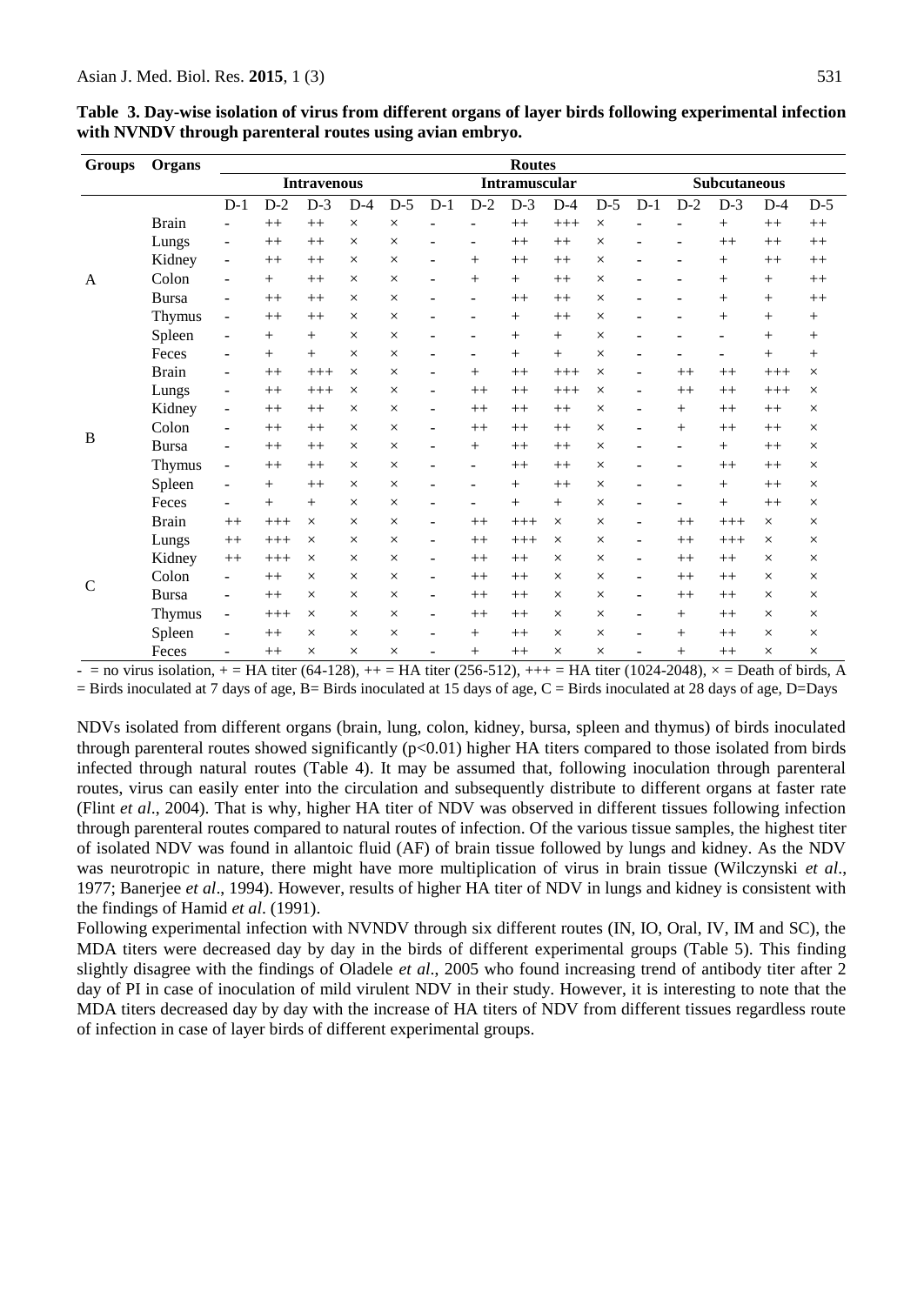

**Figure 1. NDV infected CEF cells showing desquamation of cells (arrow), cytoplasm containing granules (arrow head) as different types of CPE at day 2 post-infection with the virus isolated from brain (X 40)**



**Figure 2. NDV infected CEF cells showing Formation of syncytium (arrow), disappearing of cell membrane (arrow head) as different types of CPE at day 3 post-infection with the virus isolated from lung (X 10)**



**Figure 3. NDV infected CEF cells showing elongation of cell (arrow), disappearing of cell membrane (arrow head) as different types of CPE at day 4 post-infection with the virus isolated from brain (X 10)**



**Figure 4. NDV infected CEF cells showing clumping of cells (arrow), rounding of cells (arrow head) as different types of CPE at day 5 post-infection with the virus isolated from kidney (X 10)**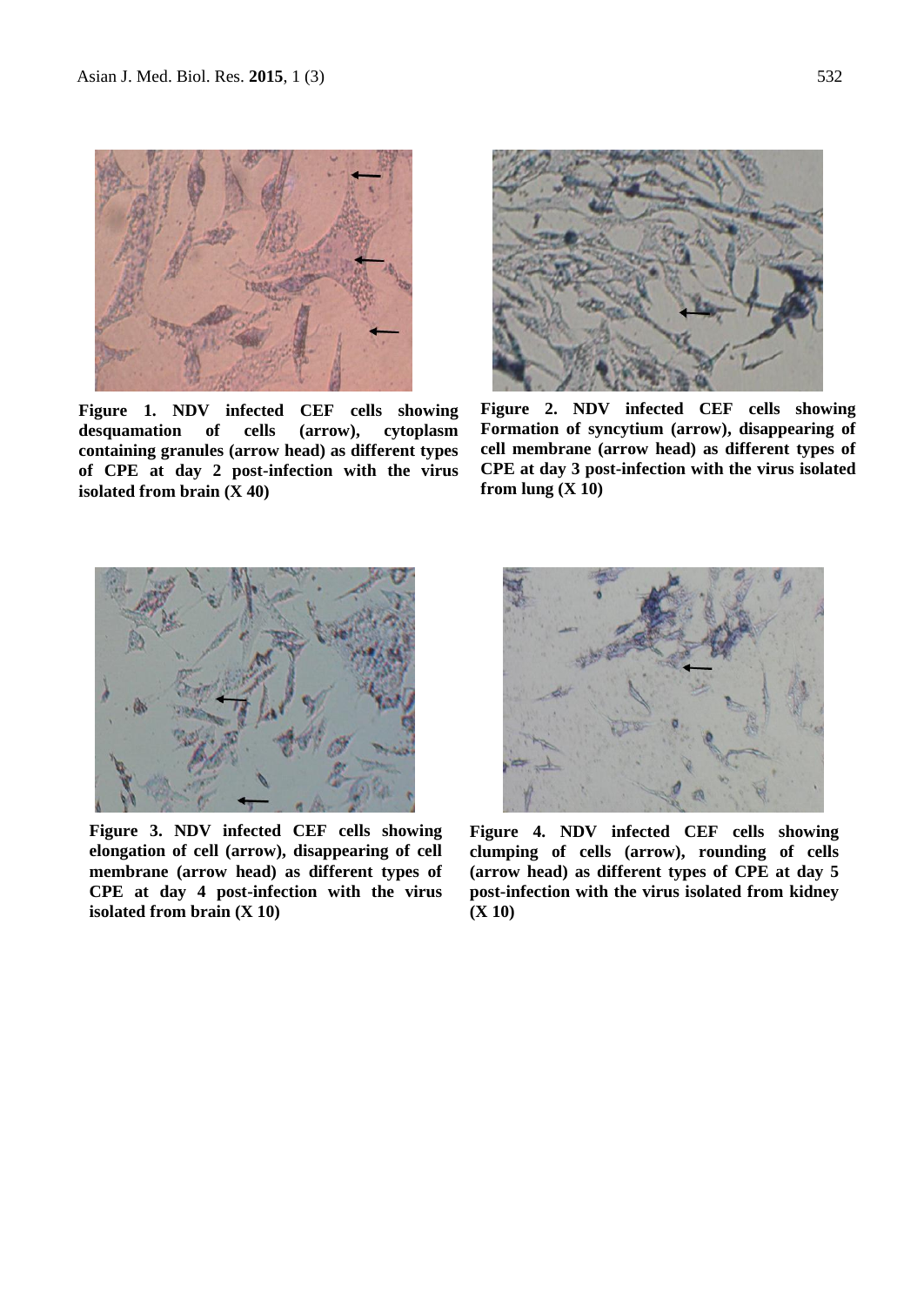| <b>Routes</b> | <b>Groups</b>  |                 | <b>Significance</b> |                    |                           |                           |              |
|---------------|----------------|-----------------|---------------------|--------------------|---------------------------|---------------------------|--------------|
|               |                | Day 1           | Day 2               | Day 3              | Day 4                     | Day 5                     |              |
|               |                |                 |                     | $64 - 128^{a}$     | 64-512                    | 128-1024                  |              |
|               | $\mathbf{A}$   |                 |                     | $106.6 \pm 36.9^b$ | $184 \pm 154.6$           | $392 \pm 135.7$           |              |
|               |                |                 |                     | 128-256            | 128-512                   | 256-1024                  |              |
| IN            | $\, {\bf B}$   |                 |                     | $153.6 \pm 57.2$   | $272 \pm 159.5$           | 544±319.1                 | $\mathbf{A}$ |
|               |                |                 | 256-256             | 128-512            | 256-1024                  |                           |              |
|               | $\mathcal{C}$  |                 | $256 \pm 0.0$       | $352 \pm 177.7$    | 576±298.2                 | $\times$                  |              |
|               |                |                 |                     | 64-128             | 128-512                   | 128-512                   |              |
|               | $\mathbf A$    |                 |                     | $106.6{\pm}36.9$   | $160 \pm 287.5$           | $256 \pm 167.6$           |              |
|               |                |                 |                     | 64-256             | 64-512                    | 128-1024                  |              |
| IO            | $\, {\bf B}$   |                 |                     | $176 + 96$         | 248±175.9                 | $432 \pm 281.6$           | AB           |
|               |                |                 | 128-256             | 128-512            | 128-1024                  |                           |              |
|               | $\mathbf C$    |                 | $213.1 \pm 73.9$    | $320 \pm 167.5$    | 496±259.9                 | $\times$                  |              |
|               |                |                 |                     | 64-128             | 64-512                    | 128-512                   |              |
|               | $\mathbf{A}$   |                 |                     | 73.14±24.1         | $176 \pm 148.1$           | $240 \pm 126.8$           |              |
|               |                |                 |                     | 64-128             | 128-512                   | 256-512                   |              |
| Oral          | $\, {\bf B}$   |                 |                     | $96 \pm 34.2$      | $224 \pm 132.5$           | $384 \pm 136.8$           | B            |
|               |                |                 | 64-128              | 128-512            | 256-1024                  | $\times$                  |              |
|               | $\mathsf{C}$   |                 | $136 \pm 79.7$      | $288 \pm 190.5$    | $448 \pm 264.9$           |                           |              |
|               |                |                 | 128-512             | 128-512            |                           |                           |              |
|               | $\mathbf{A}$   |                 | $240 \pm 126.8$     | 384±181.0          | $\times$                  | $\times$                  |              |
|               |                |                 | 128-512             | 128-1024           |                           |                           |              |
| IV            | $\, {\bf B}$   |                 | $320 \pm 167.6$     | 560±320.4          | $\times$                  | $\times$                  | $\mathbf C$  |
|               |                | 256-512         | 256-1024            |                    |                           |                           |              |
|               | $\mathbf C$    | $426 \pm 147.8$ | 736±319.0           | $\times$           | $\times$                  | $\times$                  |              |
|               |                |                 | 64-128              | 128-512            | 64-512                    |                           |              |
|               | $\mathbf A$    |                 | $112 \pm 74.5$      | $224 \pm 132.4$    | $416 \pm 187.3$           |                           |              |
|               |                |                 | 128-256             | 128-512            | 128-1024                  |                           |              |
|               | $\overline{B}$ |                 | $204 \pm 70.1$      | $288 \pm 149.1$    | 560±320.4                 | $\times$                  | $\mathbf D$  |
| IM            |                |                 | 128-512             | 256-1024           |                           |                           |              |
|               | $\mathsf{C}$   |                 | 332±177.7           | 576±298.2          | $\times$                  | $\times$                  |              |
|               |                |                 |                     | 64-256             | 64-512                    | 128-512                   |              |
|               | $\mathbf A$    |                 |                     | $160 \pm 78.3$     | $224 \pm 187.3$           | $304 \pm 180.2$           |              |
|               |                |                 | 128-256             | 128-512            | 256-1024                  |                           |              |
| <b>SC</b>     | $\, {\bf B}$   |                 | $192 \pm 73.9$      | $272 \pm 159.5$    | $512 \pm 335.1$           | $\boldsymbol{\mathsf{x}}$ | $\mathbf D$  |
|               |                |                 | 256-512             | 256-1024           |                           |                           |              |
|               | $\mathcal{C}$  |                 | $304 \pm 180.2$     | 544±319.0          | $\boldsymbol{\mathsf{x}}$ | $\times$                  |              |
|               | Significance   | A               | $\bf{B}$            | $\mathbf C$        | $\mathbf D$               | $\mathbf D$               |              |

**Table 4. Haemagglutination (HA) titre of the isolates of NDV from different organs of layer birds following experimental infection with NVNDV through different routes of inoculation.**

 $A =$  Birds inoculated at 7 days of age, B= Birds inoculated at 15 days of age, C = Birds inoculated at 28 days of age, IO = Intraocular, IN = Intranasal, IV = Intravenous, IM = Intramuscular, SC = Subcutaneous, <sup>a</sup>Range, <sup>b</sup>Mean ± Standard deviation,  $-$  = No HA titer,  $\times$  = Death of all birds.

Values bearing same letter within the same row and same column differ significantly (p<0.01).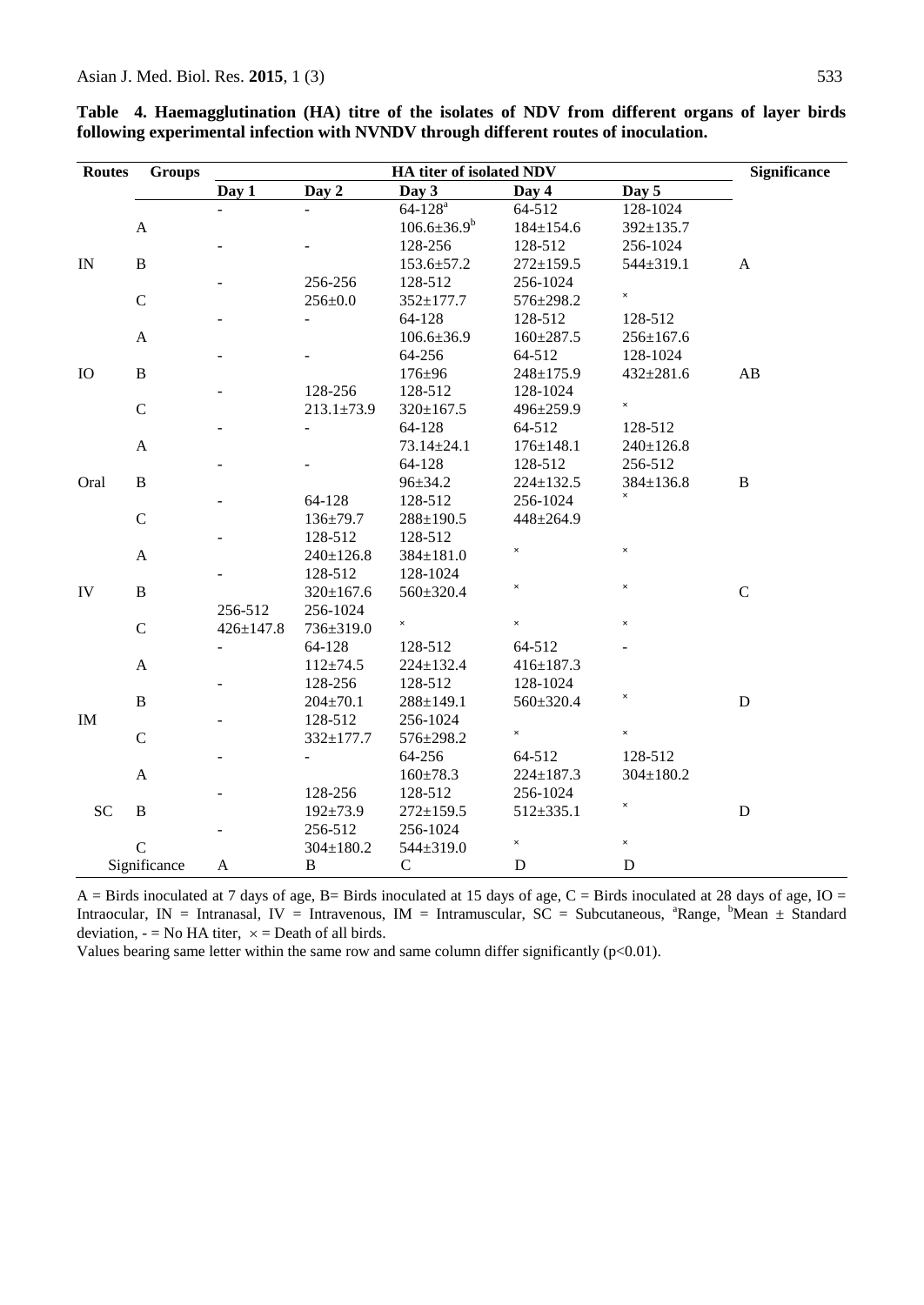| Route                      | Group         |           | <b>Antibody</b><br>Day 1 |                | Day 2    |                          |          | Day 3                    |          | Day 4        | Day 5    |              |
|----------------------------|---------------|-----------|--------------------------|----------------|----------|--------------------------|----------|--------------------------|----------|--------------|----------|--------------|
|                            |               | titre     | Ab                       | <b>Virus</b>   | Ab       | <b>Virus</b>             | Ab       | <b>Virus</b>             | Ab       | <b>Virus</b> | Ab       | <b>Virus</b> |
|                            |               | before    | titer                    | titer          | titer    | titer                    | titer    | titer                    | titer    | titer        | titer    | titer        |
|                            |               | infection |                          |                |          |                          |          |                          |          |              |          |              |
|                            | A             | 128       | 32                       | ÷              | 16       |                          | 8        | 106.66                   | $\leq 4$ | 184          | $\leq 4$ | 392          |
| IN                         | $\, {\bf B}$  | 64        | 16                       |                | 8        |                          | 8        | 153.6                    | $\leq 4$ | 272          | $\leq$ 4 | 544          |
|                            | $\mathbf C$   | $\leq 4$  | $\leq 4$                 |                | $\leq 4$ | 256                      | $\leq$ 4 | 352                      | $\leq 4$ | 576          | $\times$ | $\times$     |
|                            | A             | 128       | 32                       |                | 16       |                          | $8\,$    | 106.66                   | $\leq 4$ | 160          | $\leq 4$ | 256          |
| <b>IO</b>                  | B             | 64        | 16                       |                | 8        |                          | 8        | 176                      | $\leq 4$ | 248          | $\leq 4$ | 432          |
|                            | $\mathcal{C}$ | $\leq 4$  | $\leq 4$                 |                | $\leq 4$ | 213                      | $\leq 4$ | 320                      | $\leq 4$ | 496          | $\times$ | $\times$     |
|                            | A             | 128       | 64                       |                | 32       |                          | 16       | 73.14                    | 8        | 176          | $\leq 4$ | 240          |
| Oral                       | $\, {\bf B}$  | 64        | 32                       |                | 16       | $\overline{\phantom{0}}$ | $8\,$    | 96                       | $\leq$ 4 | 224          | 8        | 384          |
|                            | $\mathsf{C}$  | $\leq 4$  | $\leq 4$                 | $\blacksquare$ | $\leq 4$ | 136                      | $\leq 4$ | 288                      | $\leq 4$ | 448          | $\times$ | $\times$     |
|                            | A             | 128       | 32                       |                | 16       | 240                      | 32       | 384                      | $\times$ | $\times$     | $\times$ | $\times$     |
| IV                         | $\, {\bf B}$  | 64        | 16                       |                | 8        | 320                      | 8        | 560                      | $\times$ | $\times$     | $\times$ | $\times$     |
|                            | $\mathcal{C}$ | $\leq$ 4  | $\leq 4$                 | 426            | $\leq 4$ | 736                      | $\times$ | $\times$                 | $\times$ | $\times$     | $\times$ | $\times$     |
|                            | A             | 128       | 32                       |                | 16       | 112                      | 8        | 224                      | $\leq 4$ | 416          | $\times$ | $\times$     |
| $\mathop{\rm IM}\nolimits$ | $\bf{B}$      | 64        | 16                       |                | 8        | 224                      | $\leq$ 4 | 288                      | $\leq 4$ | 560          | $\times$ | $\times$     |
|                            | $\mathcal{C}$ | $\leq$ 4  | $\leq 4$                 |                | $\leq 4$ | 416                      | $\leq 4$ | 576                      | $\times$ | $\times$     | $\times$ | $\times$     |
|                            | A             | 128       | 64                       |                | 32       |                          | $8\,$    | 160                      | $\leq$ 4 | 224          | $\leq 4$ | 304          |
| SC                         | B             | 64        | 16                       |                | 8        | 192                      | 8        | 272                      | $\leq 4$ | 512          | $\times$ | $\times$     |
|                            | $\mathcal{C}$ | $\leq 4$  | $\leq 4$                 |                | $\leq 4$ | 304                      | $\leq 4$ | 544                      | $\times$ | $\times$     | $\times$ | $\times$     |
|                            | A             | 128       | 128                      |                | 128      |                          | 128      | $\overline{\phantom{0}}$ | 64       |              | 64       |              |
| Control                    | $\, {\bf B}$  | 64        | 64                       |                | 64       |                          | 32       |                          | $8\,$    |              | $\leq 4$ |              |
|                            | $\mathcal{C}$ | $\leq 4$  | $\leq 4$                 |                | $\leq 4$ |                          | $\leq 4$ |                          | $\leq 4$ |              | $\leq 4$ |              |

**Table 5. Correlation between serum antibody titre and ND virus titre in three groups of layer birds after experimental infection with NVNDV through natural and parenteral routes.** 

 $-$  = No virus isolation,  $\times$  = Death of birds, IO = Intraocular, IN = Intranasal, IV = Intravenous, IM = Intramuscular, SC = Subcutaneous,  $A =$  Birds inoculated at 7 days of age,  $B =$  Birds inoculated at 15 days of age,  $C =$  Birds inoculated at 28 days of age,  $Ab = Antibody$ 

#### **4. Conclusions**

This research work is clearly indicates that the CEF system is more sensitive for the isolation of viruses compare to that of avian embryo. The highest HA titre of NDV was found in the brain tissue followed by lungs and kidney. Significantly  $(p<0.01)$  higher HA titre of NDV isolate was recorded in the birds of all the experimental groups inoculated through IV route. Following infection, the MDA titre decreased day by day in the birds with the increase of HA titres of NDV. That findings will help to develop fathom about the rate of distribution of NDV in different organs of layer chickens in Bangladesh.

#### **Acknowledgements**

We would like to extend our heartiest gratitude to all the teachers and members of Department of Microbiology and Hygiene of Bangladesh Agricultural University, Mymensingh, Bangladesh for their cordial support and cooperation. Also we would like to express their sincere appreciation and special thanks to Md. Mukhlesul Islam, Managing Director, FnF Pharmaceuticals Ltd, Bangladesh for providing eggs and financial support for the completion of the research work in time.

#### **Conflict of interest**

None to declare

#### **References**

Alexander DJ, 1997. Newcastle disease and other paramyxoviridae infections. Diseases of poultry, 10<sup>th</sup> edition. Iowa State University press, Ames, USA. pp. 541-569.

Awan MA, MJ Otte and MD James, 1994. The epidemiology of Newcastle disease in rural poultry: a review. Avi. Pathol., 23: 405-423.

Babu SAM, 2007. Isolation and Identification of Newcastle disease virus from chicken of suspected Avian influenza outbreak of Mymensingh sadar in 2007. An MS thesis submitted to the Department of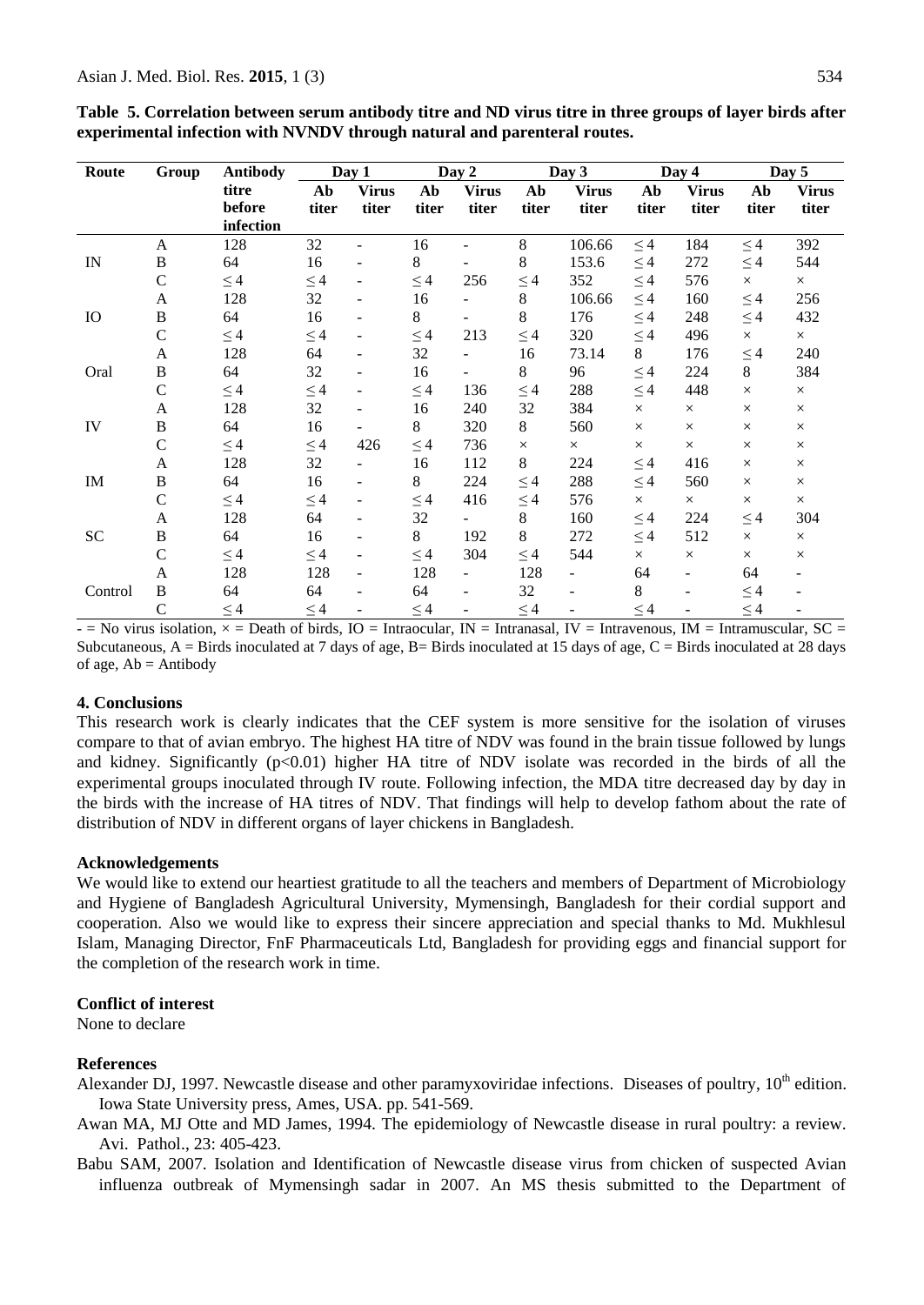Microbiology and Hygiene, Faculty of Veterinary Science, Bangladesh Agricultural University, Mymensingh.

- Banerjee MWR, SD Fitzgerald and B Paniger, 1994. Neurotropic, Velogenic Newcastle disease in cormorants in Michigan: pathology and virus characterization. Avi. Dis. 38: 873-878.
- Banu NA, 2008. Determination of immune response of Newcastle disease virus vaccines in layer chickens. An MS thesis submitted to the Department of Microbiology and Hygiene, Faculty of Veterinary Science, Bangladesh Agricultural University, Mymensingh.
- Bari R, 2007. Development of molecular methods for detection of Avian influenza and Newcastle disease virus and their confirmation by sequence analysis. An MS thesis submitted to the Department of Microbiology and Hygiene, Faculty of Veterinary Science, Bangladesh Agricultural University, Mymensingh.
- Biswas PK, MA Islam, SK Haider and MT Hossain, 2002. Immunization against Newcastle disease with Live BCRDV followed by inactivated Newcastle disease virus vaccines in chickens. Bangl. Vet. J. 36: 67-70.
- Chauhan HVS and S Roy, 1996. Poultry diseases, diagnosis and treatment.  $2<sup>nd</sup>$  edition, New age International (P) limited, Publishers, New Delhi. pp. 58-64.
- Chowdhury MNU, 2008. Isolation and molecular detection of Newcastle disease virus from recent outbreak in Bangladesh. An MS thesis submitted to the Department of Microbiology and Hygiene, Faculty of Veterinary Science, Bangladesh Agricultural University, Mymensingh.
- Coakes SJ, L Steed and P Dzidic, 2006. Statistical Package for Social Sciences (SPSS), Version 13.0 for Windows**.**
- Flint SJ, VR Racaniello and AM Skalka, 2004. Attachment and entry. Principles of virology: molecular biology, pathogenesis and control of animal viruses. American Society for Microbiology, Washington, DC*.* pp. 126-176.
- Hamid H, RS Campbell and L Parede, 1991. Studies of the pathology of velogenic Newcastle disease: Virus infection in non-immune and immune birds. Avi. Pathol. 20: 561-75.
- Haque H, 2007. Isolation and molecular detection of Newcstle disease virus from clinical and post-mortem samples of broiler and layer chickens. An MS thesis submitted to the Department of Microbiology and Hygiene, Faculty of Veterinary Science, Bangladesh Agricultural University, Mymensingh.
- Hossain FMA, 2008. Sensitivity and Specificity of serological and molecular methods for the detection of avian influenza and Newcastle disease viruses prevalent in Bangladesh. An MS thesis submitted to the Department of Microbiology and Hygiene, Faculty of Veterinary Science, Bangladesh Agricultural University, Mymensingh.
- Islam MS, AKM Khasruzzaman, MT Hossain, MT Islam, MH Chowdhury, MM Rahman, MA Zinnah, NA Banu and MA Islam, 2008. Determination of immune response of imported newcastle disease virus vaccines in broiler chickens. Bangl. J. Vet. Med., 6: 139–144.
- Khanom S, 2007. Studies on the comparative efficacy of live and inactivated NDV vaccine in broiler and layer chicks. An MS thesis submitted to the Department of Microbiology and Hygiene, Faculty of Veterinary Science, Bangladesh Agricultural University, Mymensingh.
- Kouwenhoven B, 1993. Newcastle disease. Viral Infections of Vertebrates .Volume 3. J. B. McFerran & M. S. Nulty (eds). Series editor M. C. Horzinek, Elsevier Sci. Pub. Co, Amsterdam. pp. 341-360.
- Li X and RP Hanson, 1989. In vivo interference by Newcastle disease virus in chickens, the natural host of the virus. Arch. Virol**.** 108: 229-245.
- Liu M, Z Wang, C Song, Y Wang, B Yu, D Xheng, C Sun and Y Wu, 2006. Characterization of pigeon-origin Newcastle disease virus isolated in china. Avi. Dis., 50: 636-640.
- Miah MAR, MM Rahaman and MSR Khan, 2006. Adaptation and propagation of Newcastle disease virus in chicken embryo fibroblast cell culture. J. Bang. Soc. Agric. Sci. Tec., 3: 165-168.
- Okaoye JOA, MC Ife and CN Ikejiaka, 2001. Effect of post-infection vaccination on mortality associated with velogenic Newcastle disease. Proceeding of the 38<sup>th</sup> Annual Congress of the Nigerian Veterinary Medical Association, Sokoto, Nigeria. pp. 69-71.
- Oladele SB, AJ Nok, KAN Esievo, P Abdu and N Useh, 2005. Newcastle disease as a model for Paramyxovirus include neurogenic syndromes. Am. J. Pathol., 89: 649-660.
- Robertshaw D, 2005. Temperature regulation and the thermal environment. Duke's Physiology of domestic animals,  $12<sup>th</sup>$  edition Reece. W. O. (ed). Panima Publishing Corporation, New Delhi. pp. 962-973.
- [Roy P](http://www.ncbi.nlm.nih.gov/entrez/query.fcgi?db=pubmed&cmd=Search&itool=pubmed_AbstractPlus&term=%22Roy+P%22%5BAuthor%5D) and AT [Venugopalan,](http://www.ncbi.nlm.nih.gov/entrez/query.fcgi?db=pubmed&cmd=Search&itool=pubmed_AbstractPlus&term=%22Venugopalan+AT%22%5BAuthor%5D) 1999. Velogenic Newcastle disease virus in captive wild birds. Trop. Anim. Heal. Prod. 30(5): 299-303.